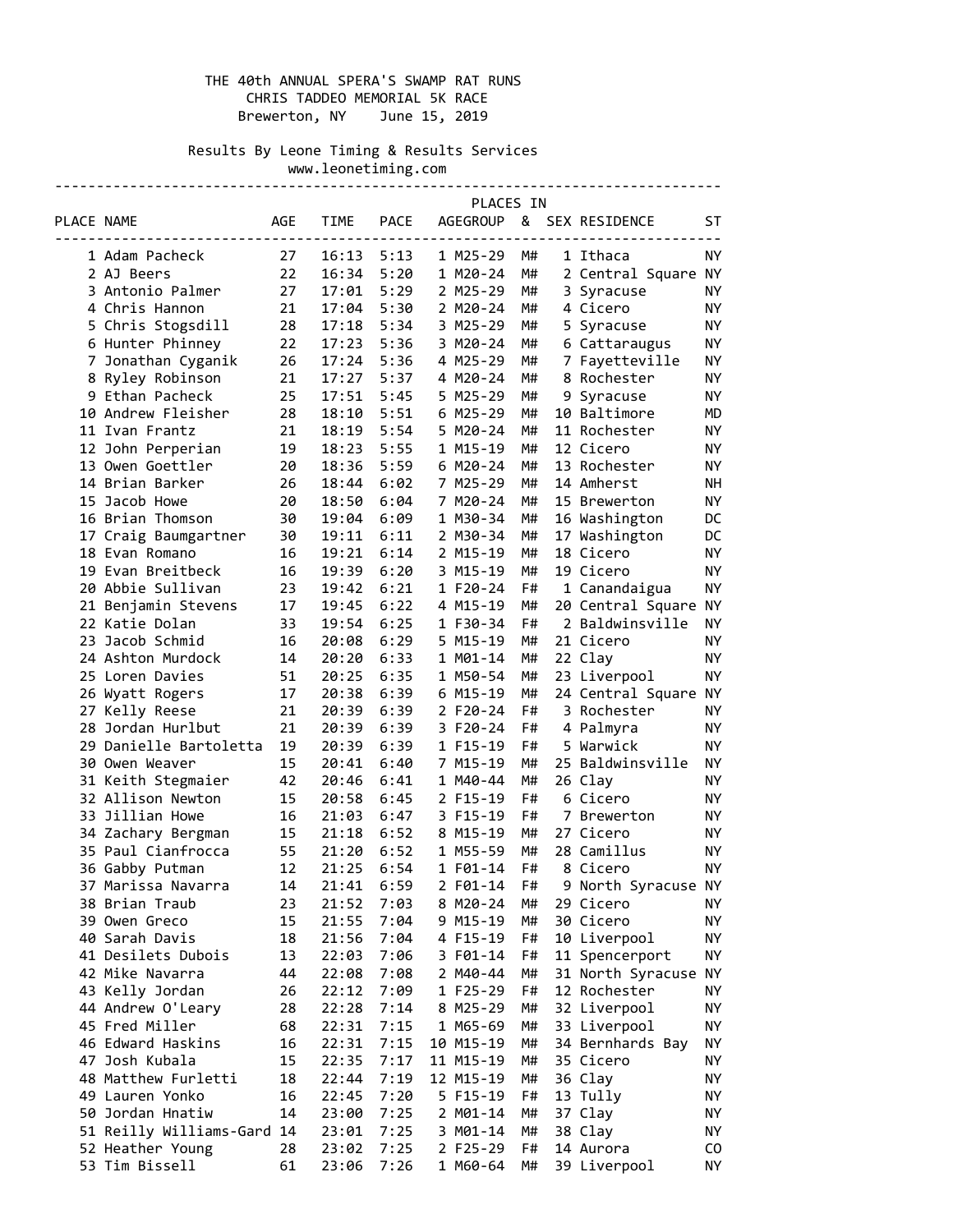| 54 Jason Putman             | 43 | 23:14 | 7:29 | 3 M40-44  | M# | 40 Cicero         | NY. |
|-----------------------------|----|-------|------|-----------|----|-------------------|-----|
| 55 Katy Harbold             | 11 | 23:33 | 7:35 | 4 F01-14  | F# | 15 Cicero         | ΝY  |
| 56 Morgan Kingdeski         | 15 | 23:46 | 7:39 | 6 F15-19  | F# | 16 Clay           | ΝY  |
| 57 Michael Tamilia          | 57 | 23:46 | 7:39 | 2 M55-59  | M# | 41 Fayetteville   | ΝY  |
| 58 Kara Rusch               | 51 | 23:49 | 7:40 | 1 F50-54  | F# | 17 Hamilton       | ΝY  |
| 59 Hannah Reichard          | 15 | 23:50 | 7:41 | 7 F15-19  | F# | 18 Cicero         | ΝY  |
| 60 Laura Walker             | 29 | 23:51 | 7:41 | 3 F25-29  | F# | 19 Syracuse       | ΝY  |
| 61 Joe Maloney              | 39 | 23:53 | 7:42 | 1 M35-39  | M# | 42 Clay           | ΝY  |
| 62 Kathleen Wheeler         | 48 | 23:58 | 7:43 | 1 F45-49  | F# | 20 Camillus       | NY  |
| 63 Molly Karpenko           | 43 | 24:12 | 7:48 | 1 F40-44  | F# | 21 Jamesville     | NY  |
| 64 Debra Smith              | 57 | 24:12 | 7:48 | 1 F55-59  | F# | 22 Mexico         | ΝY  |
| 65 Carmen Mingolelli        | 43 | 24:13 | 7:48 | 4 M40-44  | M# |                   | NY  |
|                             |    |       |      |           | F# | 43 Cicero         |     |
| 66 Jessica Purchiaroni      | 33 | 24:16 | 7:49 | 2 F30-34  |    | 23 Cicero         | NY  |
| 67 Daniel Pickard           | 42 | 24:20 | 7:50 | 5 M40-44  | M# | 44 Clay           | NY  |
| 68 Kyle Crescente           | 24 | 24:20 | 7:50 | 9 M20-24  | M# | 45 Liverpool      | ΝY  |
| 69 Morgan Dair              | 36 | 24:27 | 7:52 | 2 M35-39  | M# | 46 Cicero         | ΝY  |
| 70 Steven Challis           | 60 | 24:27 | 7:53 | 2 M60-64  | M# | 47 Liverpool      | ΝY  |
| 71 Warren Smith             | 65 | 24:45 | 7:58 | 2 M65-69  | M# | 48 Cape Vincent   | NY  |
| 72 Renee Affinati           | 38 | 24:52 | 8:00 | 1 F35-39  | F# | 24 West Monroe    | ΝY  |
| 73 Jennifer McMillen        | 40 | 24:59 | 8:03 | 2 F40-44  | F# | 25 Clay           | ΝY  |
| 74 Kellie Weaver            | 34 | 24:59 | 8:03 | 3 F30-34  | F# | 26 Mexico         | NY  |
| 75 Robert Fiumano           | 66 | 25:01 | 8:04 | 3 M65-69  | M# | 49 Baldwinsville  | ΝY  |
| 76 Sarah Jones              | 22 | 25:17 | 8:09 | 4 F20-24  | F# | 27 Albany         | ΝY  |
| 77 Ari Hasbrouck            | 22 | 25:18 | 8:09 | 5 F20-24  | F# | 28 Ridgewood      | ΝJ  |
| 78 Madeleine Vogel          | 18 | 25:18 | 8:09 | 8 F15-19  | F# | 29 Ballston Lake  | ΝY  |
| 79 Deborah Patterson        | 50 | 25:24 | 8:11 | 2 F50-54  | F# | 30 Parish         | ΝY  |
| 80 Marissa Doty             | 12 | 25:36 | 8:15 | 5 F01-14  | F# | 31 Clay           | ΝY  |
| 81 Heather Lacey            | 41 | 25:40 | 8:16 | 3 F40-44  | F# | 32 Hastings       | NY  |
| 82 Lindsay Lappin           | 34 | 26:03 | 8:23 | 4 F30-34  | F# | 33 Brewerton      | NY  |
| 83 Jonathan Hooker          | 31 | 26:11 | 8:26 | 3 M30-34  | M# | 50 Ballston Lake  | NY  |
| 84 Jim Miller               | 68 | 26:13 | 8:27 | 4 M65-69  | M# | 51 Clay           | ΝY  |
| 85 Jake Griffin             | 13 | 26:18 | 8:28 | 4 M01-14  | M# | 52 Cicero         | ΝY  |
| 86 Kajuan Smith             | 28 |       |      | 9 M25-29  | M# | 53 Liverpool      | ΝY  |
|                             |    | 26:23 | 8:30 |           |    |                   |     |
| 87 Dennis Gilyard           | 68 | 26:41 | 8:36 | 5 M65-69  | M# | 54 Endwell        | NY  |
| 88 Sophia Vinciguerra       | 17 | 26:45 | 8:37 | 9 F15-19  | F# | 34 Jamesville     | ΝY  |
| 89 Carleigh Colvin          | 10 | 26:45 | 8:37 | 6 F01-14  | F# | 35 Cicero         | ΝY  |
| 90 Bill Rudd                | 60 | 26:48 | 8:38 | 3 M60-64  | M# | 55 Clay           | ΝY  |
| 91 Amy Furletti             | 46 | 26:49 | 8:38 | 2 F45-49  | F# | 36 Clay           | ΝY  |
| 92 Jonathan Bradish         | 34 | 26:55 | 8:40 | 4 M30-34  | M# | 56 Clay           | ΝY  |
| 93 Heather Locke-Winder 44  |    | 26:59 | 8:41 | 4 F40-44  | F# | 37 Warners        | ΝY  |
| 94 David Traub              | 57 | 27:00 | 8:42 | 3 M55-59  | M# | 57 Cicero         | NY  |
| 95 Anna Jerome              | 47 | 27:06 | 8:44 | 3 F45-49  | F# | 38 Pulaski        | NΥ  |
| 96 Ronnie Judge             | 23 | 27:09 | 8:45 | 6 F20-24  | F# | 39 Vernon Center  | NΥ  |
| 97 Pat Piscitelli           | 63 | 27:17 | 8:47 | 4 M60-64  | M# | 58 Baldwinsville  | NΥ  |
| 98 Mark Smith               | 58 | 27:27 | 8:50 | 4 M55-59  | M# | 59 Morrisville    | ΝY  |
| 99 Mandi Neave              | 36 | 27:28 | 8:51 | 2 F35-39  | F# | 40 Liverpool      | NΥ  |
| 100 Philip Murdock          | 56 | 27:28 | 8:51 | 5 M55-59  | M# | 60 Clay           | ΝY  |
| 101 Tiffany Tarbe           | 38 | 27:28 | 8:51 | 3 F35-39  | F# | 41 Cicero         | NY. |
| 102 Christopher Koeppe      | 43 | 27:29 | 8:51 | 6 M40-44  | M# | 61 Bridgeport     | ΝY  |
| 103 Greg Buckley            | 18 | 27:36 | 8:53 | 13 M15-19 | M# | 62 Clay           | ΝY  |
| 104 Nick Clark              | 33 | 27:37 | 8:54 | 5 M30-34  | M# | 63 Clinton        | ΝY  |
| 105 Cameron Walker          | 11 | 27:39 | 8:54 | 5 M01-14  | M# | 64 Clay           | NY. |
| 106 Kennedy Jones           | 8  | 27:48 | 8:57 | 7 F01-14  | F# | 42 Cicero         | ΝY  |
| 107 Brian Studt             | 51 | 27:51 | 8:58 | 2 M50-54  | M# | 65 Cicero         | ΝY  |
|                             | 11 |       |      |           |    |                   |     |
| 108 Amelia Jones            |    | 27:55 | 8:59 | 8 F01-14  | F# | 43 Cicero         | ΝY  |
| 109 Jessica Posega          | 31 | 27:57 | 9:00 | 5 F30-34  | F# | 44 Syracuse       | ΝY  |
| 110 Sarah Jones             | 33 | 27:59 | 9:01 | 6 F30-34  | F# | 45 Cicero         | NY. |
| 111 Molly English-Bowers 58 |    | 27:59 | 9:01 | 2 F55-59  | F# | 46 Liverpool      | NY. |
| 112 Patrick Wrobel          | 67 | 28:00 | 9:01 | 6 M65-69  | M# | 66 Seneca Falls   | NΥ  |
| 113 Alexandra Jacob         | 16 | 28:09 | 9:04 | 10 F15-19 | F# | 47 North Syracuse | ΝY  |
| 114 Matt Monteiro           | 27 | 28:13 | 9:05 | 10 M25-29 | M# | 67 N. Attleboro   | MА  |
| 115 Michael Jacob           | 44 | 28:13 | 9:05 | 7 M40-44  | M# | 68 Syracuse       | NΥ  |
| 116 Kristin Walker          | 38 | 28:14 | 9:06 | 4 F35-39  | F# | 48 Clay           | NΥ  |
| 117 Erin Burr               | 36 | 28:16 | 9:06 | 5 F35-39  | F# | 49 Clay           | ΝY  |
| 118 Ken Cigler              | 63 | 28:17 | 9:07 | 5 M60-64  | M# | 69 Chittenango    | ΝY  |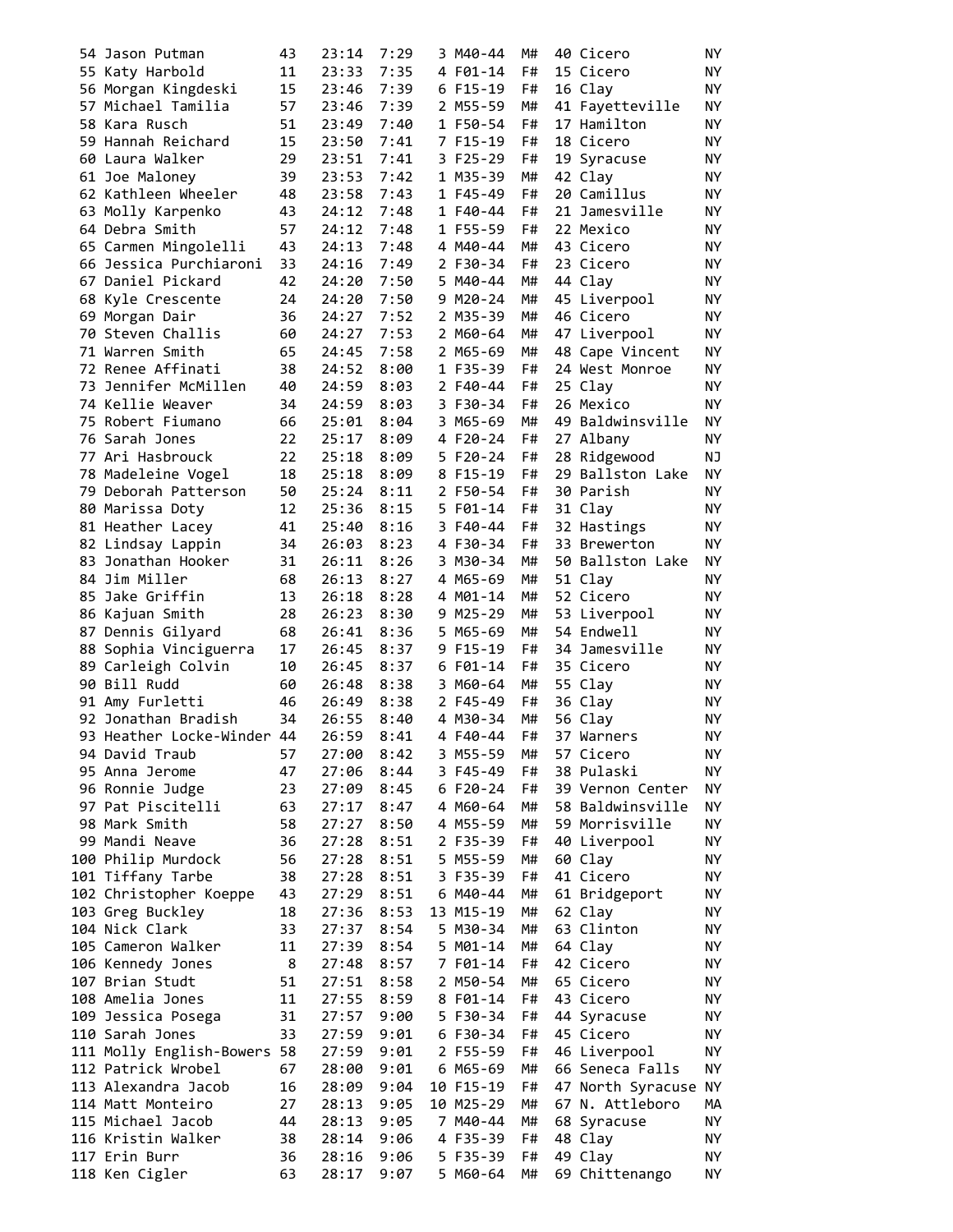| 119 John Palladino      | 26 | 28:42       | 9:15        | 11 M25-29 | M# | 70 Littleton                       | CO.       |
|-------------------------|----|-------------|-------------|-----------|----|------------------------------------|-----------|
| 120 Michael Doty        | 6  | 28:45       | 9:16        | 6 M01-14  | M# | 71 Clay                            | NY.       |
| 121 Noah Mingolelli     | 12 | 28:47       | 9:16        | 7 M01-14  | M# | 72 Cicero                          | NY.       |
| 122 Nathan Ornoski      | 11 | 28:55       | 9:19        | 8 M01-14  | M# | 73 Cicero                          | ΝY        |
| 123 Kristine Lai        | 24 | 28:58       | 9:20        | 7 F20-24  | F# | 50 Ithaca                          | ΝY        |
| 124 Katrina Dehay       | 37 | 28:58       | 9:20        | 6 F35-39  | F# | 51 Cicero                          | ΝY        |
| 125 David Reichard      | 46 | 29:02       | 9:21        | 1 M45-49  | M# | 74 Cicero                          | ΝY        |
| 126 Maya Wentovich      | 11 | 29:04       | 9:22        | 9 F01-14  | F# | 52 Cicero                          | NY.       |
| 127 Jennifer Rhoades    | 48 | 29:13       | 9:25        | 4 F45-49  | F# | 53 Cleveland                       | ΝY        |
| 128 Sue Tupper          | 54 | 29:18       | 9:26        | 3 F50-54  | F# | 54 Hastings                        | ΝY        |
| 129 Edmund Trimm        | 27 | 29:30       | 9:30        | 12 M25-29 | M# | 75 Syracuse                        | ΝY        |
| 130 Julie Legnetto      | 39 | 29:48       | 9:36        | 7 F35-39  | F# | 55 Syracuse                        | ΝY        |
| 131 John Turner         | 69 | 29:53       | 9:37        | 7 M65-69  | M# | 76 Baldwinsville                   | ΝY        |
| 132 James Murray        | 17 | 29:58       | 9:39        | 14 M15-19 | M# | 77 Cicero                          | ΝY        |
| 133 Heather Barnes      | 37 | 30:03       | 9:41        | 8 F35-39  | F# | 56 Clay                            | ΝY        |
| 134 Linda Glowacki      | 60 | 30:06       | 9:42        | 1 F60-64  | F# | 57 Liverpool                       | NY.       |
| 135 David Bottorff      | 55 | 30:09       | 9:43        | 6 M55-59  | M# | 78 Cicero                          | <b>NY</b> |
| 136 Jasmine Ayre        | 13 | 30:09       | 9:43        | 10 F01-14 | F# | 58 North Syracuse NY               |           |
| 137 Jamie Hulbert       | 42 | 30:10       | 9:43        | 8 M40-44  | M# | 79 Liverpool                       | <b>NY</b> |
| 138 Elizabeth Bielass   | 52 | 30:10       | 9:43        | 4 F50-54  | F# | 59 Brewerton                       | NY.       |
| 139 Michaelene Webb     | 64 | 30:11       | 9:43        | 2 F60-64  | F# |                                    |           |
| 140 Julie Woolson       | 42 | 30:23       | 9:47        | 5 F40-44  | F# | 60 Central Square NY<br>61 Pulaski | NY.       |
|                         |    | 30:27       |             |           |    |                                    |           |
| 141 Susan Soscia        | 57 |             | 9:48        | 3 F55-59  | F# | 62 Liverpool                       | NY.       |
| 142 Ryan Trainor        | 11 | 30:29       | 9:49        | 9 M01-14  | M# | 80 Cicero                          | NY.       |
| 143 Charlie Daniels     | 11 | 30:32       | 9:50        | 10 M01-14 | M# | 81 Cicero                          | ΝY        |
| 144 Lyndsey Maloney     | 38 | 30:33       | 9:50        | 9 F35-39  | F# | 63 Clay                            | ΝY        |
| 145 Jessica Doty        | 11 | 30:40       | 9:52        | 11 F01-14 | F# | 64 Clay                            | ΝY        |
| 146 Ella Lawrence       | 13 | 30:40       | 9:52        | 12 F01-14 | F# | 65 Cicero                          | ΝY        |
| 147 Kaley Bristow       | 15 | 30:43       | 9:54        | 11 F15-19 | F# | 66 Cicero                          | ΝY        |
| 148 Lisa Bristow        | 49 | 30:44       | 9:54        | 5 F45-49  | F# | 67 Cicero                          | ΝY        |
| 149 Kathy Hatter        | 58 | 30:45       | 9:54        | 4 F55-59  | F# | 68 Fulton                          | ΝY        |
| 150 Nancy Bryant        | 56 | 30:54       | 9:57        | 5 F55-59  | F# | 69 Syracuse                        | NY.       |
| 151 Dale Bausinger      | 59 | 30:57       | 9:58        | 7 M55-59  | M# | 82 Clay                            | ΝY        |
| 152 Jodi Reichard       | 43 | 31:04 10:00 |             | 6 F40-44  | F# | 70 Cicero                          | NY.       |
| 153 Michelle Valvo      | 40 | 31:11 10:02 |             | 7 F40-44  | F# | 71 Cicero                          | ΝY        |
| 154 Stephanie Stanton   | 41 | 31:24 10:07 |             | 8 F40-44  | F# | 72 Sandy Creek                     | ΝY        |
| 155 Penny Noll          | 66 | 31:29 10:08 |             | 1 F65-69  | F# | 73 Cazenovia                       | ΝY        |
| 156 Aaron Wills         | 29 | 31:30 10:09 |             | 13 M25-29 | M# | 83 Aurora                          | CO.       |
| 157 Suzanne Wheeler     | 34 | 31:36 10:11 |             | 7 F30-34  | F# | 74 Kirkville                       | ΝY        |
| 158 Brian Reeve         | 35 | 31:46 10:14 |             | 3 M35-39  | M# | 84 Cicero                          | <b>NY</b> |
| 159 Nicholas Reeve      | 10 | 31:46 10:14 |             | 11 M01-14 | M# | 85 Cicero                          | NY        |
| 160 Eric Anderson       | 42 | 31:50 10:15 |             | 9 M40-44  | M# | 86 Liverpool                       | ΝY        |
| 161 Roger Doty          | 50 | 31:56 10:17 |             | 3 M50-54  | M# | 87 Clay                            | ΝY        |
| 162 Maria Yakowec       | 37 | 32:02 10:19 |             | 10 F35-39 | F# | 75 Bridgeport                      | ΝY        |
| 163 Jacquelynn Scrimale | 57 | 32:22 10:25 |             | 6 F55-59  | F# | 76 Syracuse                        | ΝY        |
| 164 John Owens          | 62 | 32:31 10:28 |             | 6 M60-64  | M# | 88 Liverpool                       | NΥ        |
| 165 Morgan Gaulrapp     | 28 | 32:36 10:30 |             | 4 F25-29  | F# | 77 Cicero                          | ΝY        |
| 166 Warren Nash         | 63 | 32:38 10:31 |             | 7 M60-64  | M# | 89 Norwich                         | ΝY        |
| 167 Anusha Saxena       | 12 | 32:43 10:32 |             | 13 F01-14 | F# | 78 Fayetteville                    | ΝY        |
| 168 Vivek Saxena        | 42 | 32:44 10:32 |             | 10 M40-44 | M# | 90 Fayetteville                    | ΝY        |
| 169 Rita Bergquist      | 70 | 32:45 10:33 |             | 1 F70-74  | F# | 79 Brewerton                       | ΝY        |
| 170 Nancy Botting       | 65 | 32:49 10:34 |             | 2 F65-69  | F# | 80 Johnson City                    | NY.       |
| 171 Steven Miner        | 28 | 32:52 10:35 |             | 14 M25-29 | M# | 91 Liverpool                       | ΝY        |
| 172 Gabby Reid          | 18 | 32:59 10:37 |             | 12 F15-19 | F# | 81 Cicero                          | NΥ        |
| 173 Erika Breckheimer   | 36 | 33:00 10:38 |             | 11 F35-39 | F# | 82 Liverpool                       | ΝY        |
| 174 Bryant Perdomo      | 18 | 33:01 10:38 |             | 15 M15-19 | M# | 92 Cicero                          | ΝY        |
| 175 Stacy Green         | 35 | 33:01 10:38 |             | 12 F35-39 | F# | 83 Cicero                          | NY.       |
| 176 Mindy Lawrence      | 40 | 33:01 10:38 |             | 9 F40-44  | F# | 84 Cicero                          | ΝY        |
| 177 Nicholas Taddeo     | 30 | 33:01 10:38 |             | 6 M30-34  | M# | 93 New York                        | NY.       |
| 178 Michael Close       | 48 | 33:04 10:39 |             | 2 M45-49  | M# | 94 Cicero                          | NY.       |
| 179 Jeff Gilbert        | 30 | 33:10 10:41 |             | 7 M30-34  | M# | 95 Liverpool                       | NY.       |
| 180 James Praino        | 30 | 33:11 10:41 |             | 8 M30-34  | M# | 96 Liverpool                       | NΥ        |
| 181 Rebecca Bielass     | 13 | 33:15 10:43 |             | 14 F01-14 | F# | 85 Brewerton                       | ΝY        |
| 182 Abby Nash           | 12 | 33:15 10:43 |             | 15 F01-14 | F# | 86 Cicero                          | ΝY        |
| 183 Dante Kimpland      | 14 |             | 33:21 10:44 | 12 M01-14 | M# | 97 Cicero                          | ΝY        |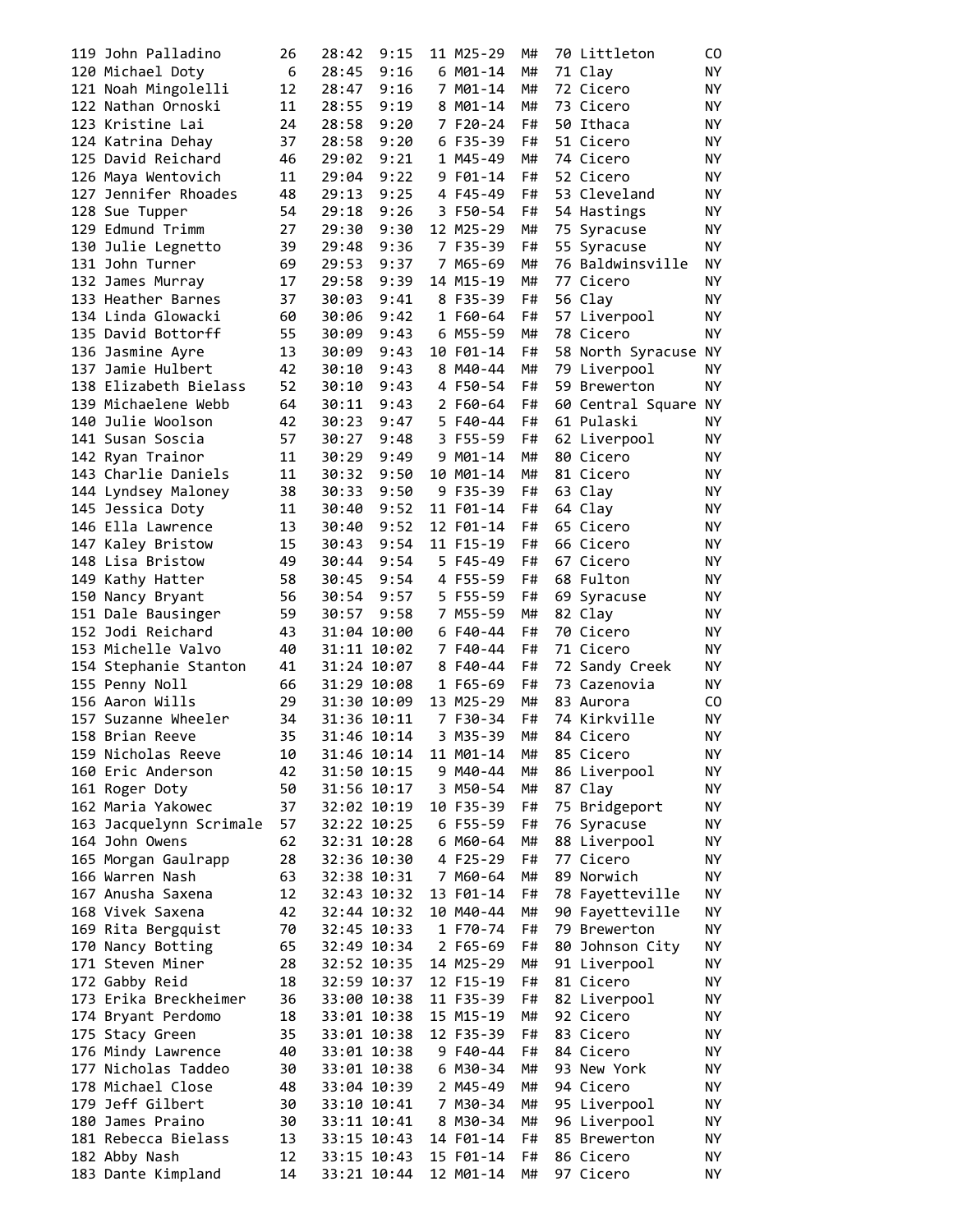| 184 Patricia Infantine      | 72 | 33:23 10:45 |             | 2 F70-74  | F# | 87 Syracuse                  | NY.       |
|-----------------------------|----|-------------|-------------|-----------|----|------------------------------|-----------|
| 185 Dan Kiesznowski         | 41 |             | 33:25 10:46 | 11 M40-44 | M# | 98 North Syracuse NY         |           |
| 186 Theresa Boehler         | 36 |             | 33:26 10:46 | 13 F35-39 | F# | 88 Brewerton                 | <b>NY</b> |
| 187 Megan Boyles            | 37 | 33:35 10:49 |             | 14 F35-39 | F# | 89 Cicero                    | NY        |
| 188 Lindsey Kubala          | 13 | 33:36 10:49 |             | 16 F01-14 | F# | 90 Cicero                    | NY.       |
| 189 Michael McCann          | 69 | 33:37 10:49 |             | 8 M65-69  | M# | 99 Fayetteville              | ΝY        |
| 190 Scott Vinciguerra       | 50 | 34:10 11:00 |             | 4 M50-54  |    | M# 100 Jamesville            | ΝY        |
| 191 Veda Pydmarri           | 9  |             | 34:13 11:01 | 17 F01-14 | F# | 91 Fayetteville              | NY.       |
| 192 Achyuth Pydmarri        | 37 | 34:13 11:01 |             | 4 M35-39  |    | M# 101 Fayetteville          | <b>NY</b> |
| 193 Cali Bryant             | 35 |             | 34:19 11:03 | 15 F35-39 | F# | 92 Parish                    | ΝY        |
| 194 Erica Ornoski           | 44 |             | 34:28 11:06 | 10 F40-44 | F# | 93 Cicero                    | ΝY        |
|                             | 50 |             | 34:46 11:12 | 5 F50-54  | F# |                              | ΝY        |
| 195 Lisa Kaylor             |    |             |             |           |    | 94 Hastings<br>M# 102 Cicero |           |
| 196 Ethan Altobello         | 10 |             | 35:01 11:16 | 13 M01-14 |    |                              | ΝY        |
| 197 Penny Breen             | 46 |             | 35:04 11:17 | 6 F45-49  | F# | 95 Brewerton                 | ΝY        |
| 198 Tyler Morris            | 28 | 35:04 11:18 |             | 15 M25-29 |    | M# 103 Liverpool             | ΝY        |
| 199 Ellen Brunet            | 58 | 35:08 11:19 |             | 7 F55-59  | F# | 96 Parish                    | NY.       |
| 200 Paul Rieth              | 64 | 35:33 11:27 |             | 8 M60-64  |    | M# 104 Cicero                | <b>NY</b> |
| 201 Darrall Fogus           | 63 | 35:42 11:30 |             | 9 M60-64  |    | M# 105 Brewerton             | <b>NY</b> |
| 202 Kristy Altobello        | 41 | 35:47 11:31 |             | 11 F40-44 | F# | 97 Cicero                    | <b>NY</b> |
| 203 Taylor Wagner           | 28 | 36:12 11:39 |             | 5 F25-29  | F# | 98 Cleveland                 | NY        |
| 204 Paul Chwalek            | 65 | 36:16 11:41 |             | 9 M65-69  |    | M# 106 Oswego                | ΝY        |
| 205 Jesse Conklin           | 13 | 36:22 11:43 |             | 14 M01-14 |    | M# 107 Cicero                | ΝY        |
| 206 Jojo Israel             | 56 | 36:26 11:44 |             | 8 M55-59  |    | M# 108 Watertown             | NY.       |
| 207 Kimberly Kohar          | 32 | 36:28 11:45 |             | 8 F30-34  | F# | 99 Syracuse                  | NY        |
| 208 Steve Kohar             | 31 | 36:29 11:45 |             | 9 M30-34  |    | M# 109 North Syracuse NY     |           |
| 209 Elizabeth Kozminski     | 28 |             | 36:34 11:47 | 6 F25-29  |    | F# 100 Rome                  | <b>NY</b> |
| 210 Holly Kingdeski         | 45 |             | 36:44 11:50 | 7 F45-49  |    | F# 101 Clay                  | ΝY        |
| 211 Lara Wines              | 50 |             | 36:52 11:52 | 6 F50-54  |    | F# 102 Watertown             | ΝY        |
| 212 Andrew Taddeo           | 63 |             | 37:02 11:56 | 10 M60-64 |    | M# 110 Clay                  | ΝY        |
| 213 Daniel Hayes            | 28 | 37:10 11:58 |             | 16 M25-29 |    | M# 111 Syracuse              | ΝY        |
| 214 Lorie McArdell          | 56 | 37:34 12:06 |             | 8 F55-59  |    | F# 103 Baldwinsville         | ΝY        |
| 215 Maria Murray            | 43 |             | 37:52 12:12 | 12 F40-44 |    | F# 104 Cicero                | NY.       |
|                             |    |             |             |           |    |                              |           |
| 216 John Newman             | 68 | 37:55 12:13 |             | 10 M65-69 |    | M# 112 Liverpool             | ΝY        |
| 217 Kaylee Spack            | 24 | 38:13 12:18 |             | 8 F20-24  |    | F# 105 Camillus              | ΝY        |
| 218 Ken Vanantwerp          | 56 | 38:23 12:22 |             | 9 M55-59  |    | M# 113 Central Square NY     |           |
| 219 Bethany Wentovich       | 38 | 38:34 12:25 |             | 16 F35-39 |    | F# 106 Cicero                | NY.       |
| 220 Rylee Fralix            | 10 | 38:38 12:27 |             | 18 F01-14 |    | F# 107 Cicero                | NY.       |
| 221 Ben Zeller              | 22 | 38:45 12:29 |             | 10 M20-24 |    | M# 114 Syracuse              | NY.       |
| 222 Sabrina Betts           | 37 | 39:06 12:35 |             | 17 F35-39 |    | F# 108 Liverpool             | ΝY        |
| 223 Paulette Plaza-Gioco 52 |    | 39:16 12:39 |             | 7 F50-54  |    | F# 109 Cicero                | <b>NY</b> |
| 224 Gina Rapasadi           | 37 | 39:16 12:39 |             | 18 F35-39 |    | F# 110 Camillus              | NY        |
| 225 Kathryn Marlin          | 40 |             | 39:25 12:42 | 13 F40-44 |    | F# 111 Syracuse              | NY        |
| 226 Cheryl Palladino        | 62 | 39:40 12:46 |             | 3 F60-64  |    | F# 112 Englishtown           | ΝJ        |
| 227 Mary Wassel             | 43 | 40:46 13:08 |             | 14 F40-44 |    | F# 113 Liverpool             | ΝY        |
| 228 Greg Boehler            | 36 | 41:00 13:12 |             | 5 M35-39  |    | M# 115 Brewerton             | ΝY        |
| 229 Jennifer Edwards        | 39 | 41:02 13:13 |             | 19 F35-39 |    | F# 114 Chittenango           | NΥ        |
| 230 Michael Hooker, Jr.     | 35 | 41:04 13:13 |             | 6 M35-39  |    | M# 116 Clay                  | ΝY        |
| 231 Kim Loughlin            | 41 | 41:04 13:13 |             | 15 F40-44 |    | F# 115 Cicero                | ΝY        |
| 232 Michael Hooker          | 63 | 41:05 13:14 |             | 11 M60-64 |    | M# 117 Cicero                | NY.       |
| 233 Maggie Traub            | 19 | 41:23 13:20 |             | 13 F15-19 |    | F# 116 Cicero                | NY.       |
| 234 Chloe Flemming          | 9  | 41:35 13:23 |             | 19 F01-14 |    | F# 117 Cicero                | NY.       |
| 235 Valerie Flemming        | 42 | 41:35 13:23 |             | 16 F40-44 |    | F# 118 Cicero                | NY.       |
| 236 Maggie Middleton        | 15 | 42:18 13:37 |             | 14 F15-19 |    | F# 119 Cicero                | NY.       |
| 237 Riley Kawola            | 15 | 42:18 13:37 |             | 15 F15-19 |    | F# 120 Cicero                | ΝY        |
|                             | 51 |             |             |           |    |                              |           |
| 238 Margaret Middleton      |    | 42:18 13:37 |             | 8 F50-54  |    | F# 121 Cicero                | ΝY        |
| 239 Kathy Treat             | 63 | 42:47 13:47 |             | 4 F60-64  |    | F# 122 Liverpool             | NΥ        |
| 240 Zoe Flemming            | 11 | 42:51 13:48 |             | 20 F01-14 |    | F# 123 Cicero                | NY.       |
| 241 Erika Berry             | 11 | 42:51 13:48 |             | 21 F01-14 |    | F# 124 Cicero                | NY.       |
| 242 Gary Douglass           | 72 | 43:16 13:56 |             | 1 M70-74  |    | M# 118 Cicero                | NY.       |
| 243 Catherine Murray        | 9  | 43:33 14:02 |             | 22 F01-14 |    | F# 125 Cicero                | ΝY        |
| 244 Casey Blincoe           | 42 | 43:36 14:02 |             | 17 F40-44 |    | F# 126 Liverpool             | <b>NY</b> |
| 245 Tiffany-Jo Ponce        | 30 | 43:58 14:10 |             | 9 F30-34  |    | F# 127 Adams                 | ΝY        |
|                             |    |             |             |           |    |                              |           |
| 246 Elizabeth Murray        | 14 | 44:21 14:17 |             | 23 F01-14 |    | F# 128 Cicero                | NΥ        |
| 247 Sarah Pickard           | 42 | 44:32 14:20 |             | 18 F40-44 |    | F# 129 Clay                  | NΥ        |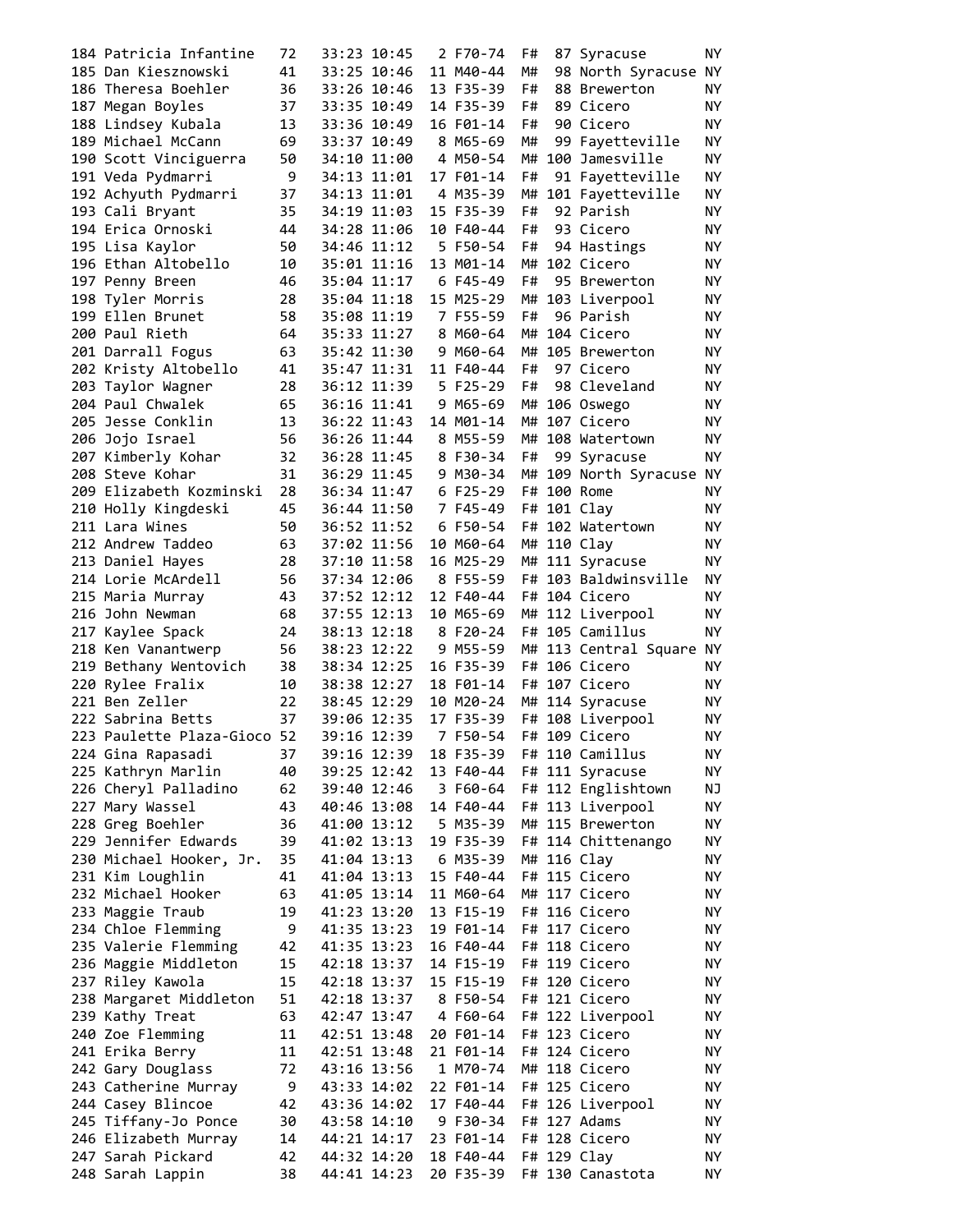| 249 Robert Teska         | 72 |                  | 44:46 14:25 | 2 M70-74  |  | M# 119 Liverpool                   | ΝY        |
|--------------------------|----|------------------|-------------|-----------|--|------------------------------------|-----------|
| 250 Nicholas Gaulrapp    | 6  | 45:04 14:31      |             | 15 M01-14 |  | M# 120 Cicero                      | ΝY        |
| 251 Wendy Gellert        | 61 | 45:16 14:34      |             | 5 F60-64  |  | F# 131 Baldwinsville               | ΝY        |
| 252 Deborah Walton       | 48 | 45:43 14:43      |             | 8 F45-49  |  | F# 132 West Monroe                 | ΝY        |
| 253 Carol Archer Boboris | 41 |                  | 46:28 14:58 |           |  | 19 F40-44 F# 133 Port WashingtonNY |           |
| 254 Robin Bryant         | 66 |                  | 46:42 15:02 | 3 F65-69  |  | F# 134 Parish                      | ΝY        |
| 255 Francine Nash        | 63 |                  | 48:16 15:32 | 6 F60-64  |  | F# 135 Norwich                     | ΝY        |
| 256 Jerry Van Guilder    | 37 | 53:01 17:04      |             | 7 M35-39  |  | M# 121 Liverpool                   | <b>NY</b> |
| 257 Sarah Van Guilder    | 39 |                  | 53:02 17:05 |           |  | 21 F35-39 F# 136 Liverpool         | ΝY        |
| 258 Tom Van Antwerp      | 57 |                  | 55:49 17:58 | 10 M55-59 |  | M# 122 Hastings                    | <b>NY</b> |
| 259 Rachel Ruscitto      | 29 | 59:53 19:17      |             |           |  | 7 F25-29 F# 137 Ballston Lake      | ΝY        |
| 260 Karen Hooker         | 63 | 59:53 19:17      |             | 7 F60-64  |  | F# 138 Cicero                      | ΝY        |
| 261 Reannen Hooker       | 29 | 59:53 19:17      |             | 8 F25-29  |  | $F# 139$ Clay                      | ΝY        |
| 262 Margaret Traub       |    | 54 1:01:26 19:47 |             | 9 F50-54  |  | F# 140 Cicero                      | ΝY        |

### AGE GROUP AWARDS

|                | MALE OVERALL RESULTS |                                    |    |
|----------------|----------------------|------------------------------------|----|
| PLACE NAME     |                      | AGF TTMF RESTDENCE<br><b>ST 25</b> |    |
| 1 Adam Pacheck | 27 16:13 Ithaca      |                                    | NY |

FEMALE OVERALL RESULTS

| PLACE NAME |  | AGE TIME RESIDENCE ST |  |
|------------|--|-----------------------|--|
|            |  |                       |  |

MALE AGE GROUP: 1 - 14

| PLACE O'All NAME |                                                                                  |                                | AGE TIME RESIDENCE | -ST            |
|------------------|----------------------------------------------------------------------------------|--------------------------------|--------------------|----------------|
| $\mathcal{P}$    | 1 24 Ashton Murdock<br>50 Jordan Hnatiw<br>51 Reilly Williams-Gard 14 23:01 Clay | 14 20:20 Clay<br>14 23:00 Clay |                    | ΝY<br>ΝY<br>ΝY |

FEMALE AGE GROUP: 1 - 14

|   | PLACE O'All NAME |                                       |  | AGE TIME RESIDENCE                         | SТ              |
|---|------------------|---------------------------------------|--|--------------------------------------------|-----------------|
|   |                  | 36 Gabby Putman<br>37 Marissa Navarra |  | 12 21:25 Cicero<br>14 21:41 North Syracuse | <b>NY</b><br>ΝY |
| 3 |                  | 41 Desilets Dubois                    |  | 13 22:03 Spencerport                       | NY.             |

# MALE AGE GROUP: 15 - 19

| PLACE O'All NAME |  |                     |  |                   | AGE TIME RESIDENCE | КT  |
|------------------|--|---------------------|--|-------------------|--------------------|-----|
|                  |  | 1 12 John Perperian |  | 19 18:23 Cicero   |                    | NY. |
|                  |  | 18 Evan Romano      |  | 16  19:21  Cicero |                    | NY. |
| 3                |  | 19 Evan Breitheck   |  | 16 19:39 Cicero   |                    | NY. |

FEMALE AGE GROUP: 15 - 19

PLACE O'All NAME AGE TIME RESIDENCE ST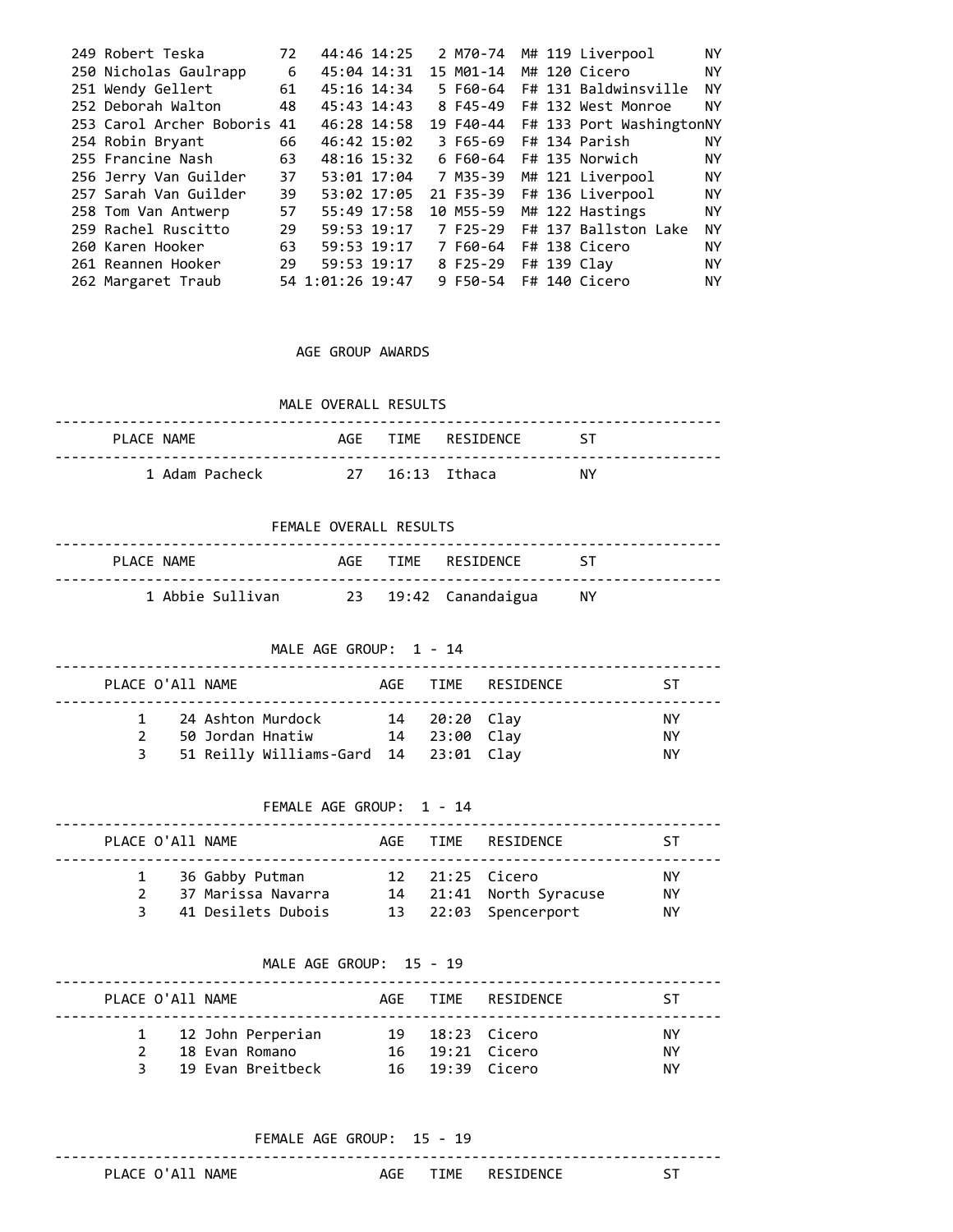| 1 29 Danielle Bartoletta 19 20:39 Warwick |  |                    | NY. |
|-------------------------------------------|--|--------------------|-----|
| 2 32 Allison Newton                       |  | 15 20:58 Cicero    | NY. |
| 3 33 Jillian Howe                         |  | 16 21:03 Brewerton | NY. |

#### MALE AGE GROUP: 20 - 24

|   | PLACE O'All NAME |                              |  | AGE TIME RESTDENCE                         | 5T              |
|---|------------------|------------------------------|--|--------------------------------------------|-----------------|
|   |                  | 2 AJ Beers<br>4 Chris Hannon |  | 22 16:34 Central Square<br>21 17:04 Cicero | <b>NY</b><br>ΝY |
| २ |                  | 6 Hunter Phinney             |  | 22 17:23 Cattaraugus                       | ΝY              |

# FEMALE AGE GROUP: 20 - 24

|               | PLACE O'All NAME  |  | AGE TIME RESIDENCE | -ST       |
|---------------|-------------------|--|--------------------|-----------|
|               | 1 27 Kelly Reese  |  | 21 20:39 Rochester | <b>NY</b> |
| $\mathcal{P}$ | 28 Jordan Hurlbut |  | 21 20:39 Palmyra   | ΝY        |
|               | 3 76 Sarah Jones  |  | 22  25:17  Albany  | ΝY        |

MALE AGE GROUP: 25 - 29

### -------------------------------------------------------------------------------- PLACE O'All NAME **AGE TIME** RESIDENCE ST -------------------------------------------------------------------------------- 1 3 Antonio Palmer 27 17:01 Syracuse NY 2 5 Chris Stogsdill 28 17:18 Syracuse NY 3 7 Jonathan Cyganik 26 17:24 Fayetteville NY

FEMALE AGE GROUP: 25 - 29

|     | PLACE O'All NAME                                         |  | AGF TIME RESIDENCE                                         | -ST              |
|-----|----------------------------------------------------------|--|------------------------------------------------------------|------------------|
| २ । | 1 43 Kelly Jordan<br>52 Heather Young<br>60 Laura Walker |  | 26 22:12 Rochester<br>28 23:02 Aurora<br>29 23:51 Syracuse | ΝY<br>CO.<br>NY. |

MALE AGE GROUP: 30 - 34

### -------------------------------------------------------------------------------- PLACE O'All NAME **AGE TIME RESIDENCE** ST -------------------------------------------------------------------------------- 1 16 Brian Thomson 30 19:04 Washington DC 2 17 Craig Baumgartner 30 19:11 Washington DC 3 83 Jonathan Hooker 31 26:11 Ballston Lake NY

FEMALE AGE GROUP: 30 - 34

| PLACE O'All NAME |                        |                 | AGE TIME RESIDENCE     | SТ  |
|------------------|------------------------|-----------------|------------------------|-----|
|                  | 1 22 Katie Dolan       |                 | 33 19:54 Baldwinsville | NΥ  |
|                  | 66 Jessica Purchiaroni | 33 24:16 Cicero |                        | NY. |
|                  | 3 - 74 Kellie Weaver   | 34 24:59 Mexico |                        | NΥ  |

|                  | MALE AGE GROUP: 35 - 39 |                       |  |
|------------------|-------------------------|-----------------------|--|
| PLACE O'All NAME |                         | AGE TIME RESIDENCE ST |  |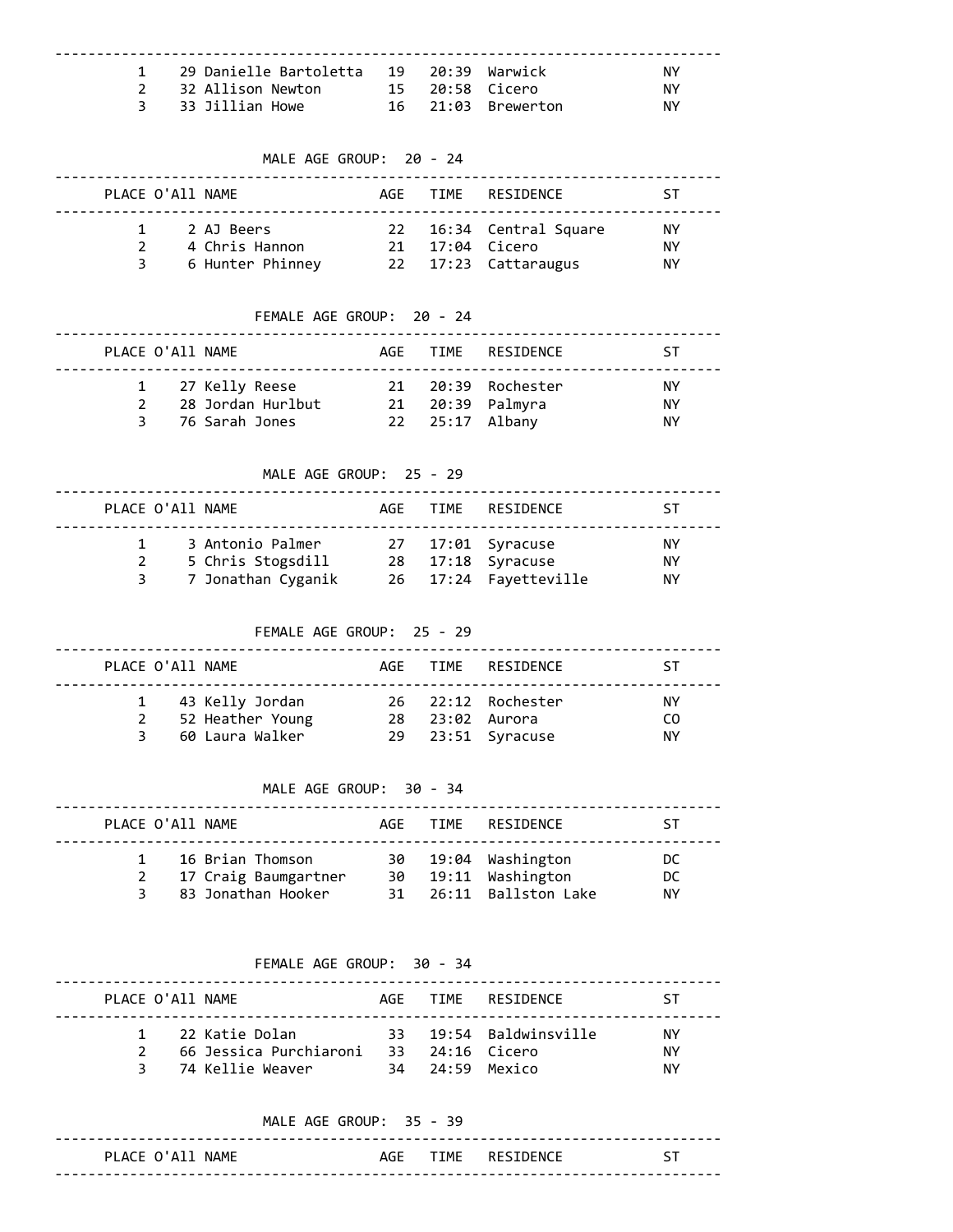| 1 61 Joe Maloney  | 39 23:53 Clay |                 | ΝY   |
|-------------------|---------------|-----------------|------|
| 2 69 Morgan Dair  |               | 36 24:27 Cicero | NY . |
| 3 158 Brian Reeve |               | 35 31:46 Cicero | NY . |

FEMALE AGE GROUP: 35 - 39

| PLACE O'All NAME |                                                              |  | AGE TIME RESIDENCE                                            | ST.             |
|------------------|--------------------------------------------------------------|--|---------------------------------------------------------------|-----------------|
| $\mathcal{P}$    | 1 72 Renee Affinati<br>99 Mandi Neave<br>3 101 Tiffany Tarbe |  | 38 24:52 West Monroe<br>36 27:28 Liverpool<br>38 27:28 Cicero | ΝY<br>ΝY<br>NY. |

MALE AGE GROUP: 40 - 44

| PLACE O'All NAME |                                                          |               | AGE TIME RESIDENCE                         | ST.            |
|------------------|----------------------------------------------------------|---------------|--------------------------------------------|----------------|
| २                | 31 Keith Stegmaier<br>42 Mike Navarra<br>54 Jason Putman | 42 20:46 Clay | 44 22:08 North Syracuse<br>43 23:14 Cicero | ΝY<br>ΝY<br>ΝY |

FEMALE AGE GROUP: 40 - 44

| PLACE O'All NAME |                                                                     |               | AGF TIME RESIDENCE                         | -ST             |
|------------------|---------------------------------------------------------------------|---------------|--------------------------------------------|-----------------|
|                  | 1 63 Molly Karpenko<br>2 73 Jennifer McMillen<br>3 81 Heather Lacey | 40 24:59 Clay | 43 24:12 Jamesville<br>41  25:40  Hastings | NY.<br>ΝY<br>NΥ |

MALE AGE GROUP: 45 - 49

| PLACE O'A11 NAME |                                             |                 | AGF TIME RESIDENCE | ΝТ.       |
|------------------|---------------------------------------------|-----------------|--------------------|-----------|
|                  | 1 125 David Reichard<br>2 178 Michael Close | 48 33:04 Cicero | 46 29:02 Cicero    | NY.<br>ΝY |

FEMALE AGE GROUP: 45 - 49

| PLACE O'All NAME |                                                              |               | AGF TIME RESIDENCE                    | ST.                    |
|------------------|--------------------------------------------------------------|---------------|---------------------------------------|------------------------|
| २                | 1 62 Kathleen Wheeler<br>2 91 Amy Furletti<br>95 Anna Jerome | 46 26:49 Clay | 48 23:58 Camillus<br>47 27:06 Pulaski | NY.<br><b>NY</b><br>NΥ |

MALE AGE GROUP: 50 - 54

| PLACE O'All NAME |                                                            |                                  | AGE TIME RESIDENCE | ST.                   |
|------------------|------------------------------------------------------------|----------------------------------|--------------------|-----------------------|
|                  | 1 25 Loren Davies<br>2 107 Brian Studt<br>3 161 Roger Doty | 51 27:51 Cicero<br>50 31:56 Clay | 51 20:25 Liverpool | <b>NY</b><br>ΝY<br>NΥ |

|                  | FEMALE AGE GROUP: 50 - 54             |                 |                    |           |
|------------------|---------------------------------------|-----------------|--------------------|-----------|
| PLACE O'All NAME |                                       |                 | AGE TIME RESIDENCE | ST.       |
| $\mathbf{1}$     | 58 Kara Rusch<br>79 Deborah Patterson | 50 25:24 Parish | 51 23:49 Hamilton  | NY.<br>ΝY |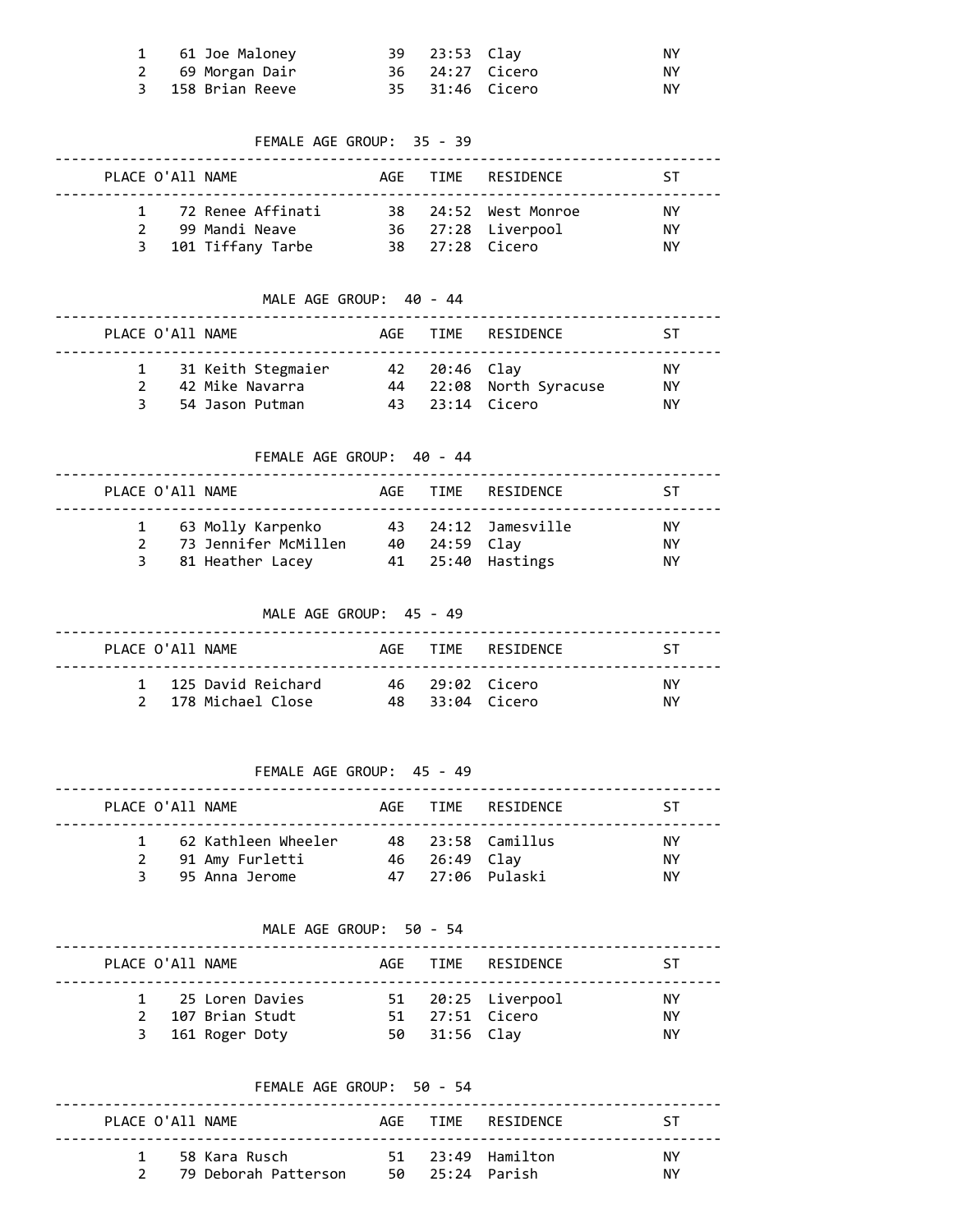| MALE AGE GROUP: 55 - 59<br>----------                            |                  |                                                          |     |                        |                                       |           |  |  |
|------------------------------------------------------------------|------------------|----------------------------------------------------------|-----|------------------------|---------------------------------------|-----------|--|--|
|                                                                  | PLACE O'All NAME |                                                          |     | AGE TIME<br>. <u>.</u> | RESIDENCE                             | ST        |  |  |
| 1                                                                |                  | 35 Paul Cianfrocca                                       |     |                        | 55   21:20  Camillus                  | NY.       |  |  |
| $\mathbf{2}$                                                     |                  |                                                          |     |                        |                                       | NY.       |  |  |
|                                                                  |                  | 3 94 David Traub 57 27:00 Cicero                         |     |                        |                                       | NY.       |  |  |
|                                                                  |                  |                                                          |     |                        |                                       |           |  |  |
| FEMALE AGE GROUP: 55 - 59                                        |                  |                                                          |     |                        |                                       |           |  |  |
|                                                                  | PLACE O'All NAME |                                                          |     |                        | AGE TIME RESIDENCE                    | ST        |  |  |
|                                                                  |                  | 1 64 Debra Smith 57 24:12 Mexico                         |     |                        |                                       | NY.       |  |  |
|                                                                  |                  | 2 111 Molly English-Bowers 58 27:59 Liverpool            |     |                        |                                       | NY.       |  |  |
|                                                                  |                  | 3 141 Susan Soscia 57 30:27 Liverpool                    |     |                        |                                       | NY.       |  |  |
|                                                                  |                  |                                                          |     |                        |                                       |           |  |  |
| MALE AGE GROUP: 60 - 64<br><u>-----------</u> .                  |                  |                                                          |     |                        |                                       |           |  |  |
|                                                                  | PLACE O'All NAME |                                                          | AGE | TIME                   | RESIDENCE                             | ST        |  |  |
|                                                                  |                  |                                                          |     |                        |                                       | NY.       |  |  |
|                                                                  |                  |                                                          |     |                        |                                       | NY.       |  |  |
|                                                                  |                  |                                                          |     |                        |                                       | NY.       |  |  |
| FEMALE AGE GROUP: 60 - 64                                        |                  |                                                          |     |                        |                                       |           |  |  |
|                                                                  |                  | PLACE O'All NAME                                         |     |                        | AGE TIME RESIDENCE                    | ST        |  |  |
|                                                                  |                  | 1 134 Linda Glowacki                                     |     |                        | 60 30:06 Liverpool                    | NY.       |  |  |
|                                                                  |                  | 2 139 Michaelene Webb 64 30:11 Central Square            |     |                        |                                       | NY.       |  |  |
|                                                                  |                  | 3 226 Cheryl Palladino 62 39:40 Englishtown              |     |                        |                                       | ΝJ        |  |  |
| MALE AGE GROUP: 65 - 69                                          |                  |                                                          |     |                        |                                       |           |  |  |
|                                                                  |                  |                                                          |     |                        |                                       |           |  |  |
|                                                                  | PLACE O'All NAME | .                                                        |     |                        | AGE TIME RESIDENCE                    | <b>ST</b> |  |  |
| 1                                                                |                  | 45 Fred Miller                                           |     |                        | 68 22:31 Liverpool                    | NY.       |  |  |
| $\mathbf{2}$                                                     |                  | 71 Warren Smith                                          |     |                        | 65 24:45 Cape Vincent                 | NY.       |  |  |
| 3                                                                |                  | 75 Robert Fiumano 66 25:01 Baldwinsville                 |     |                        |                                       | NY.       |  |  |
|                                                                  |                  |                                                          |     |                        |                                       |           |  |  |
| FEMALE AGE GROUP: 65 - 69<br>----------------------------------- |                  |                                                          |     |                        |                                       |           |  |  |
|                                                                  |                  | PLACE O'All NAME<br>------------------------------------ |     |                        | AGE TIME RESIDENCE<br>--------------- | ST        |  |  |
|                                                                  |                  | 1 155 Penny Noll                                         |     |                        | 66 31:29 Cazenovia                    | NY.       |  |  |
| $\overline{2}$                                                   |                  | 170 Nancy Botting 65 32:49 Johnson City                  |     |                        |                                       | NY.       |  |  |
| 3                                                                |                  | 254 Robin Bryant 66 46:42 Parish                         |     |                        |                                       | NY.       |  |  |
|                                                                  |                  |                                                          |     |                        |                                       |           |  |  |

MALE AGE GROUP: 70 - 74

| PLACE O'All NAME |                                           |                 | AGF TIME RESIDENCE | ST.        |
|------------------|-------------------------------------------|-----------------|--------------------|------------|
|                  | 1 242 Gary Douglass<br>2 249 Robert Teska | 72 43:16 Cicero | 72 44:46 Liverpool | NY.<br>NY. |